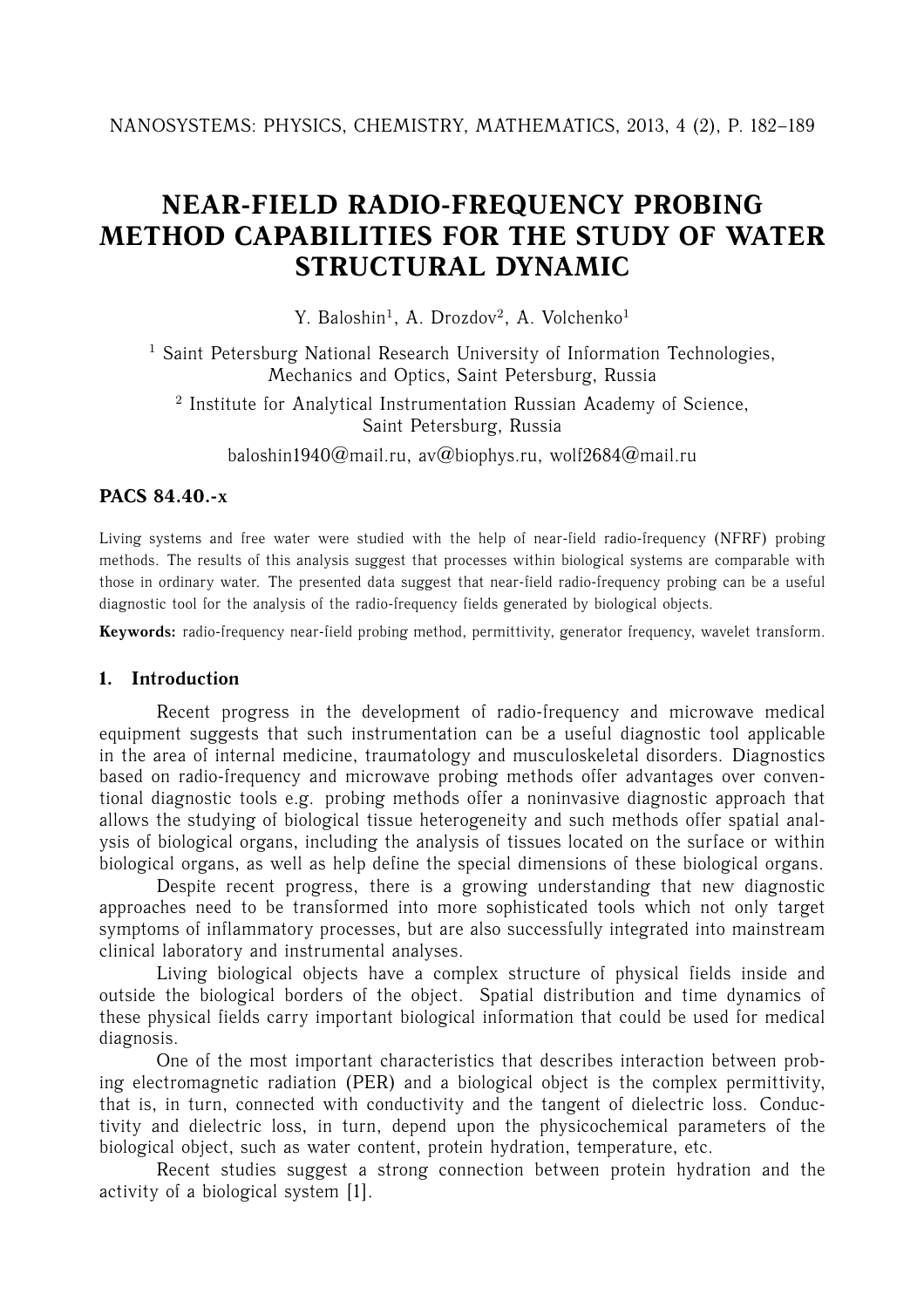#### *Features of near-field radio-frequency probing method* 183

This paper presents data from the near-field radio-frequency (NFRF) probing study of biological objects as compared to ordinary water. Data suggest that the NFRF probing method is sensitive to the dynamic state of the water in a biological object, and therefore, can be used to analyze the state of that biological object.

### **2. The equipment and the methodology of the experiment**

The main purpose of this method is to glean information about any inner structure (biological or physical) which can be surveyed from its surface. The NFRF probing method is based on the following assumptions: first, the electrodynamic state of the surface is connected with processes inside object through its dielectric permittivity  $(\varepsilon)$  and specific conductivity  $(\sigma)$ , and second, the connection between the surface parameters and processes inside the object can be monitored by means of a compact electric antenna (sensor) that is working in the active mode.

There is one distinct property that characterizes our approach and sets it apart from conventional methods of radio-frequency (RF) diagnostics, namely, the choice of frequency for the antenna-sensor. We have previously presented the analysis of the known dispersive dependences for ( $\varepsilon$ ), ( $\sigma$ ) and full impedance (Z) which demonstrated that frequencies between 1-10 MHz were very sensitive to processes in biological systems [2]. Based on those results, 4 MHz was selected as the working frequency for the antenna-sensor.

All experiments were conducted with the help of diagnostic equipment [3] presented in Figure-1.



Fig. 1. Diagnostic radio-frequency near-field probing equipment: a) general overview of the equipment in full assembly; b) overview of the antennasensor with circuit board of the RF generator

The main element of the electronic equipment is the highly sensitive detector comprised of the compact antenna connected to the RF generator oscillatory circuit with geometry presented on Figure-2-a.

During operation, the generator's aperture creates a quasi-static electric field (nearfield zone) in the air. Figure-3 presents the results of the quasi-static electric field analysis conducted with the help of certified software package CST Studio Suite 2012 designated for electrodynamic modeling within a wide range of frequencies.

When the sensor is placed in contact with the surface of the physical or biological object, a quasi-static electric field generated by the sensor works as a connector between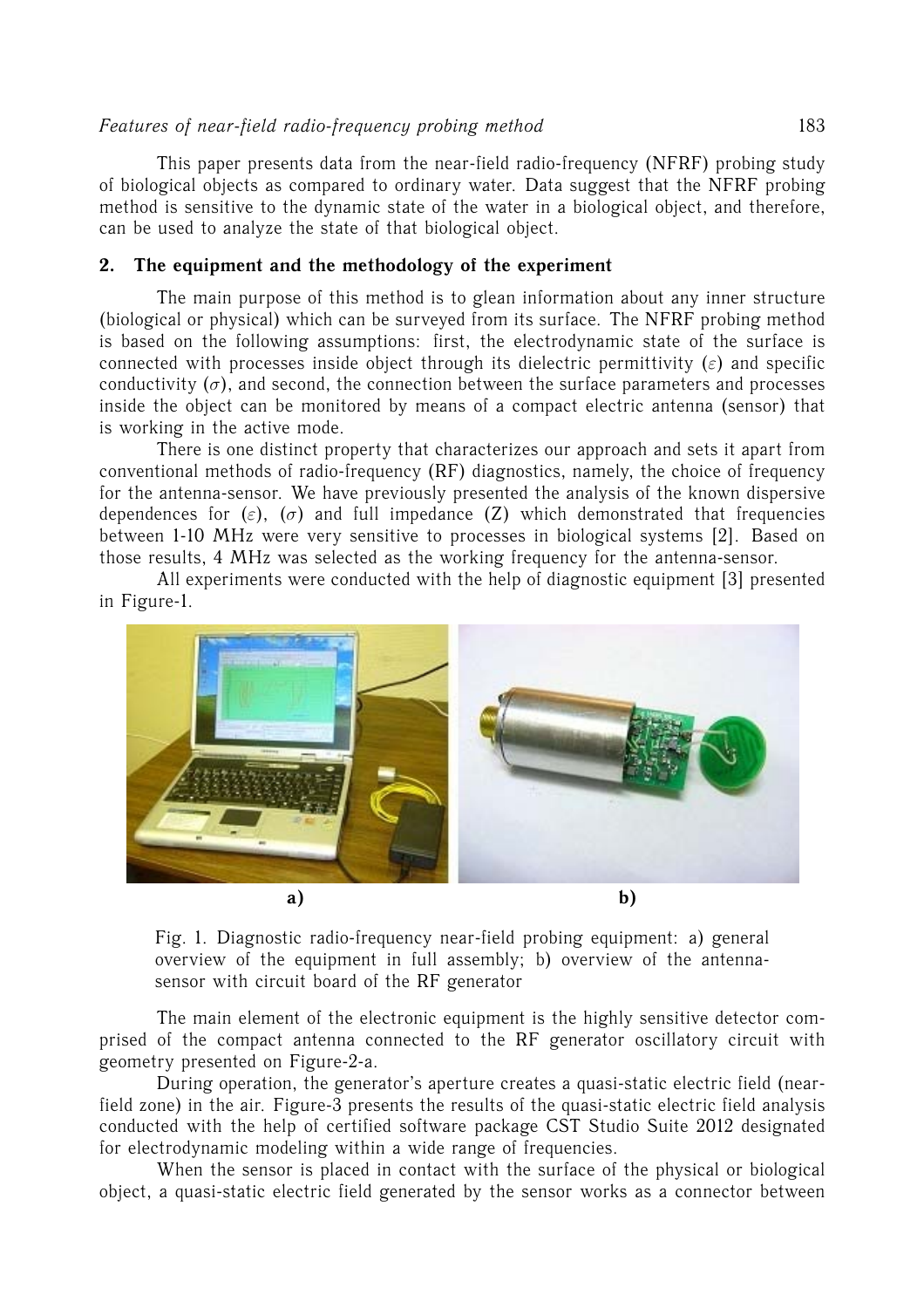

Fig. 2. Radio-frequency antenna-sensor: a) Overview of the antenna geometry; b) Quasi-static field (near-field zone) at the antenna aperture

the antenna's impedance and object's surface impedance. As a result of that connection, the general impedance of the radio-frequency generator's oscillating circuit and its frequency value ( $\delta \nu$ ) are changed. The difference between frequencies is described according to the following equation:  $(\delta \nu = \nu_0 - \nu_1)$ , where  $(\nu_0)$  is the generator's frequency when antenna is placed in air, and  $(\nu_1)$  is the generator's frequency, when antenna is placed on the object's surface. During NFRF probing, the frequency difference  $(\delta \nu)$ , recorded through computer interface, represents an analytical signal that follows the changes in the object of interest.

After an analytical signal  $\delta \nu = \nu_0 - \nu_1$  is obtained by the antenna, the signal is digitized through a "frequency-code" transformation and analyzed with the help of a designated software package.

# **3. Experimental design**

The goal of the study was to compare the NFRF probing of a healthy subject's hand and water samples.

As previously mentioned, the frequency difference  $(\delta \nu)$  is the main source of diagnostic information of the proposed method, which allows an estimation of the object's internal structural organization.

Prior to use, the sensor was subjected to an initial calibration procedure that comprised of two processes: the first included 20 minutes of sensor operation in the air until the working temperature of the sensor was stabilized; the second process included 20 minutes of operation during which the sensor was wrapped in a plastic film and placed in water. After that, the device was re-calibrated and the frequency of the sensor was tuned in.

The initial calibration procedure was set up using the software option "Tune in" that expressed the sensor's frequency  $(\nu_0)$  in relative units, and allowed the sensor's frequency to be tuned to either the "air" or "water" option. The selection between "air" and "water" options was determined by the goals of the particular experiment, since the sensor's tuning and calibration process could be carried out using any other object or different place on the object.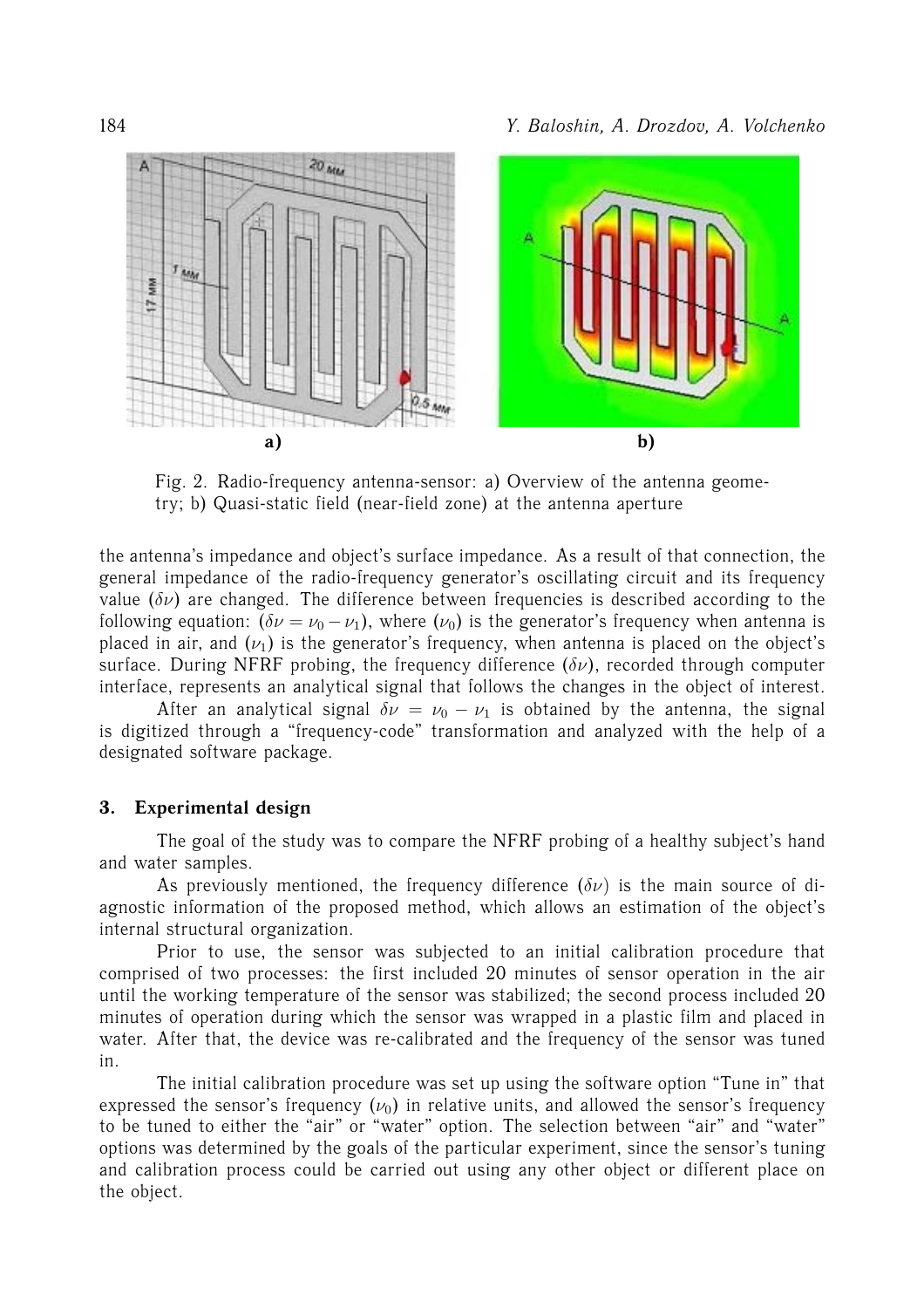

Fig. 3. Quasi-static electric field distribution at the antenna aperture (nearfield zone): a) field distribution at A-A cross-section (Figure 2-b). b) Distribution of the same field (a) 1mm away from antenna's aperture. Note that field amplitude is decreased by approx. 10 times. c) field distribution at 90 degrees

In order to conduct the first set of experiments (Figure-4), the sensor was tuned in the air for 20 minutes. After tuning, the sensor was placed on the volunteer's hand and the sensor's signal was recorded every three minutes for two hours without changing the position of the sensor.

The second set of experiments (Figure-5) was conducted using the same tuning in the air (20 minutes), but the sensor was then wrapped in plastic film and placed in the water ( $\sigma = 4 \times 10^{-6}$  mOhm/cm, pH~5.6). The plastic film did not change the parameters of the sensor.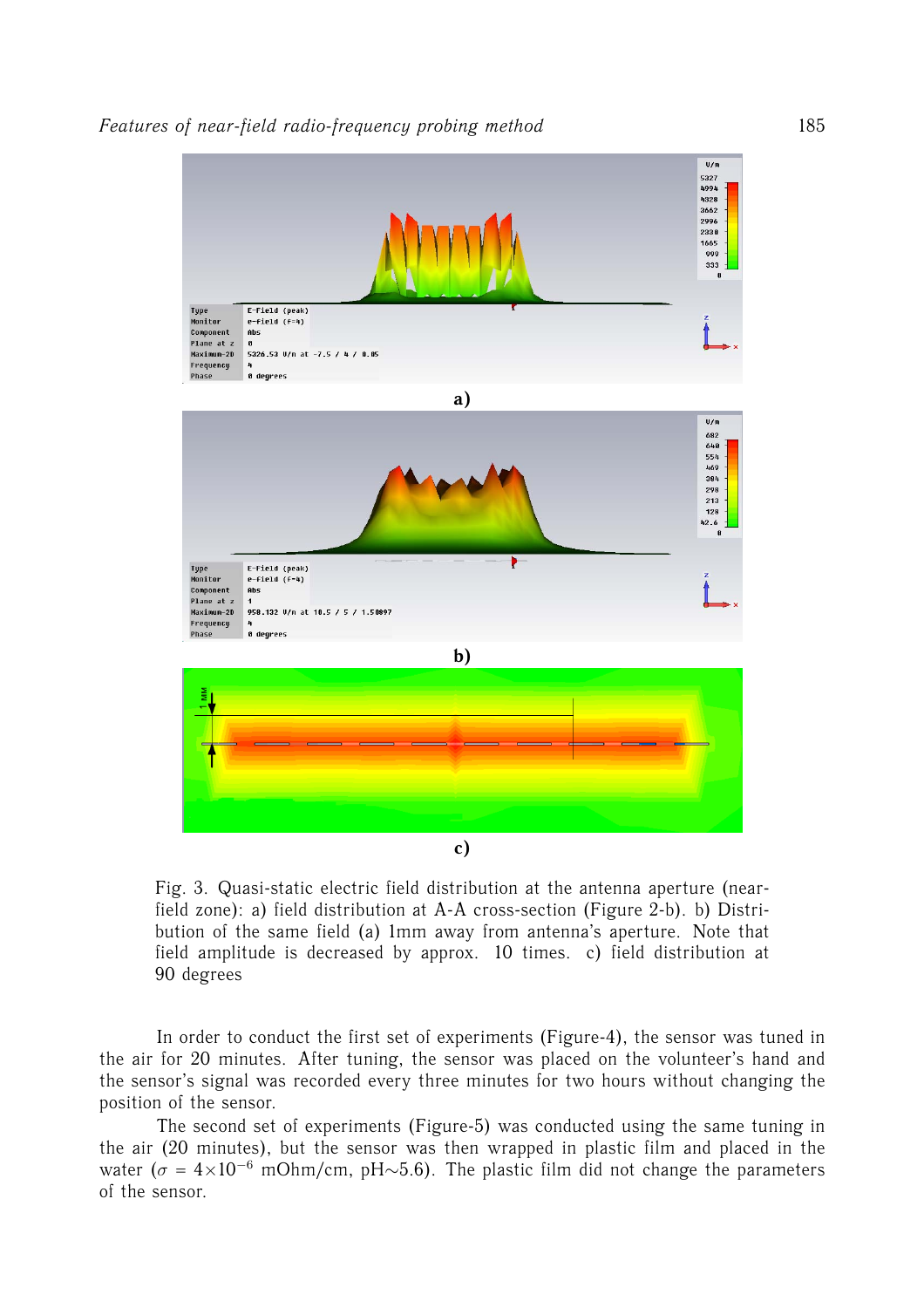

Fig. 4. The arm experiment



Fig. 5. The distilled water experiment

The final experimental step included the time-frequency analysis of the measured parameters. This analysis was carried out with the help of wavelet transformation. The wavelet transformation was chosen over a Fourier transformation because it offers two dimensional evolvement of a one-dimensional process where frequency and time values are considered to be independent variables. Therefore, this transformation allows simultaneous frequency and time analysis of the same process. The Morlet wavelet was used as the basic function.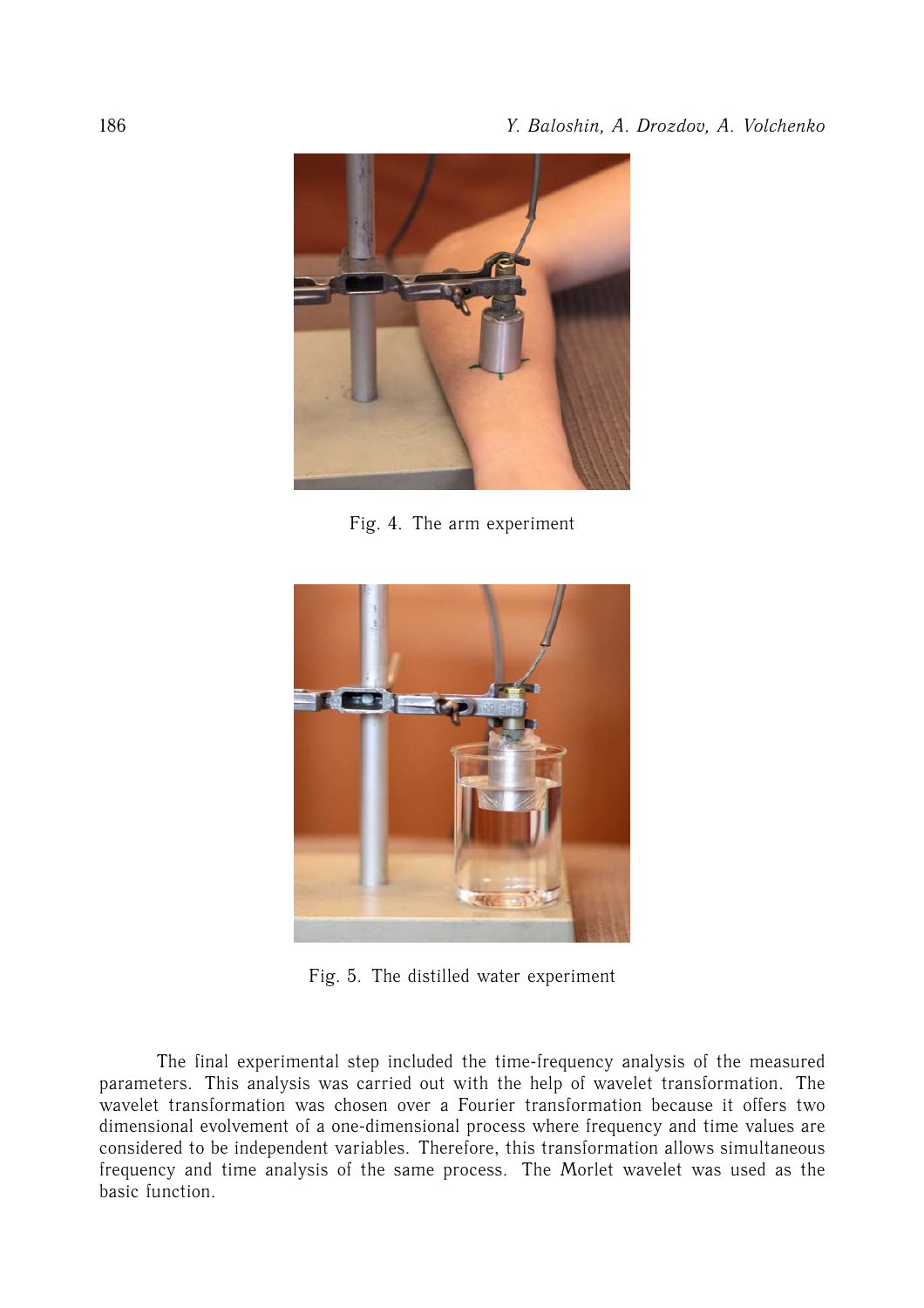## **4. Results and Discussion**

Figure 6 presents data obtained with the help of radio-frequency near-field probing of the hand (a) and wavelet analysis of the data (b). Method is described in the experimental design section.



Fig. 6. Wavelet analysis of the NFRF probing signal recorded from the surface of the hand: a) wavelet transformation of the initial signal. Horizontal lines are labeled with letters A, B, and C. b) Initial signal harmonics along the lines A, B, and C on the Figure 6-a

Figure 7 presents data obtained with the help of radio-frequency near-field probing of the water. Method is described in the experimental design section.

Analysis of the experimental data allows us to conclude that, regardless of the nature of studied object, all observed dynamic changes in the NFRF probing signal showed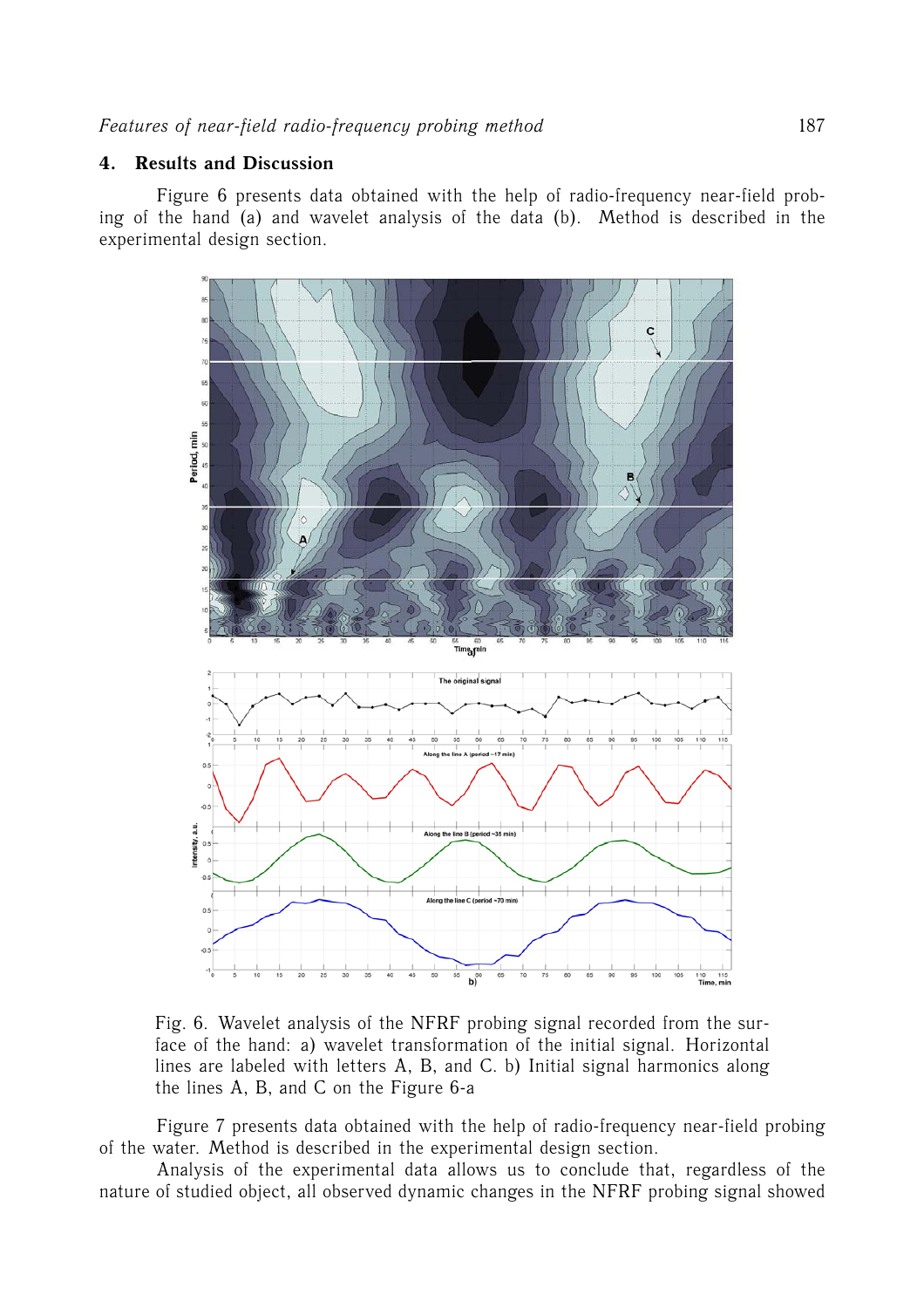

Fig. 7. Wavelet analysis of the radio-frequency near-field probing signal recorded from the sensor placed in the water: a) wavelet transformation of the initial signal. Horizontal lines are labeled with letters A, B, and C. b) Initial signal harmonics along the lines A, B, and C on the Figure 6-a